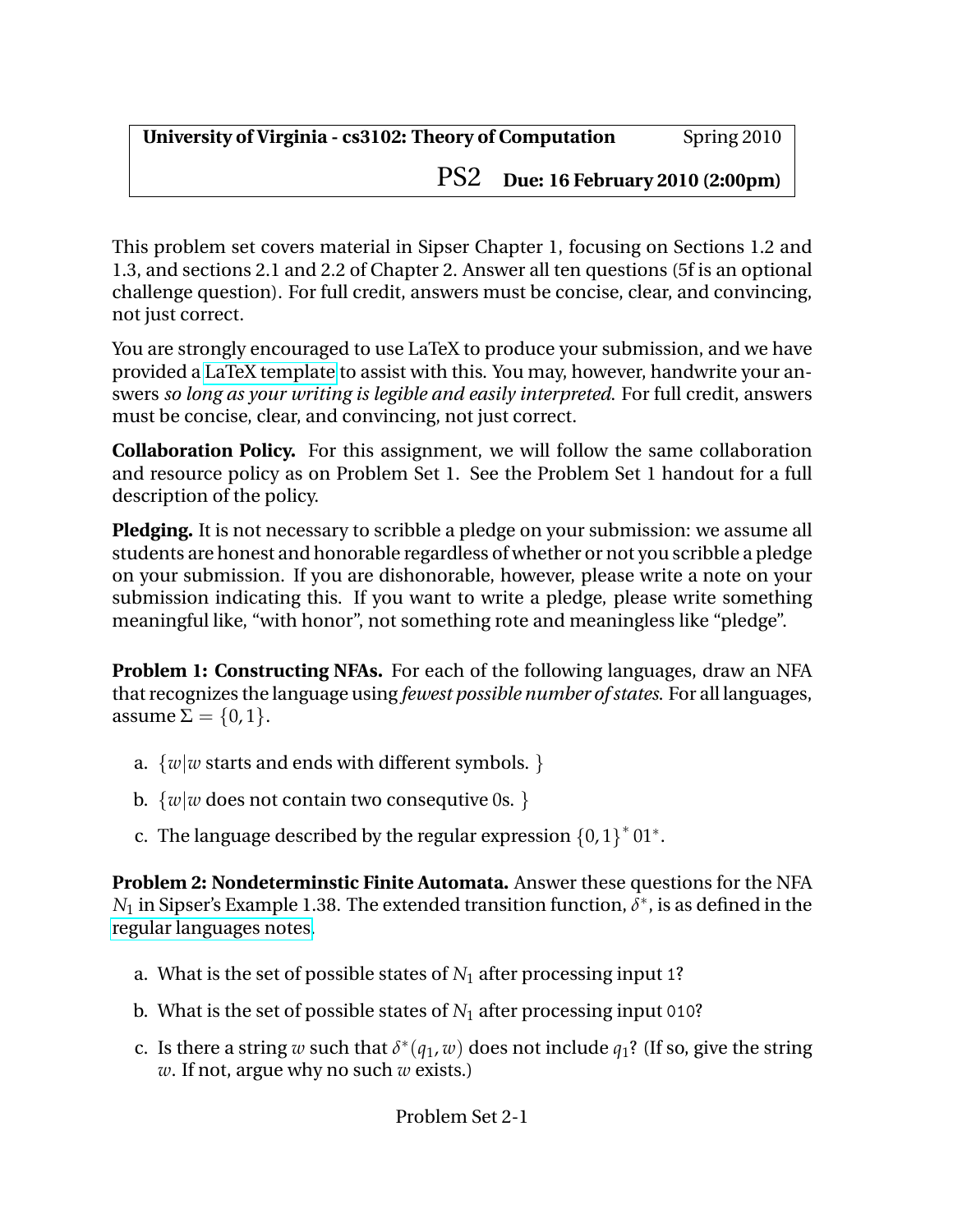d. Is there a string *w* such that  $\delta^*(q_1, w) = \{q_1, q_2, q_3, q_4\}$ ? (If so, give the string *w*. If not, argue why no such *w* exists.)

Problem 3: Eliminating Epsilon. Prove that for every NFA *N*, there is an NFA *N'* that recognizes the same language as *N* but does not use any *e*-transitions. (A very short, very convincing proof is possible, but you will receive some credit for a longer proof.)

**Problem 4: Priming the Pump.** Use the pumping lemma to prove the language, *PRIMES*, is non-regular:

 $PRIMES = \{1^n | n \text{ is a prime number}\}$ 

**Problem 5: Regularity.** For each language below, answer whether or not the language is regular. Include a convincing proof supporting your answer. You may use any proof technique you want, including construction, the pumping lemma, and the closure properties we have established for regular languages in the book, class, and other problems.

- a.  $\{a^n b^m | n \ge 0, 0 \ge m \le 27\}$
- b.  $\{a^n b^m | m = 2n\}$
- c.  $\{w|w\}$  is a valid email address  $\}$  (for a summary of the specification of a valid email address, see [http://en.wikipedia.org/wiki/E-mail](http://en.wikipedia.org/wiki/E-mail_address#RFC_specification)\_address#RFC\_specification)
- d.  $\{w|w$  describes a chess position where White has a winning strategy  $\}$

We describe a chess position with a sequence of 64 symbols from the alphabet  $\Sigma = \{-p, p, n, b, r, q, k, P, N, B, R, Q, K\}$  where the lower-case letters represent a white pieces and the upper-case letters represent the corresponding black pieces. White has a winning strategy for a given chess position if there is a way for white to win the game no matter what the other player does. (Note: you do not need to know anything more about chess to answer this.)

- e.  $\{w \mid \text{there is no string } x \text{ such that } w = xx\}$
- f. *Bonus Challenge:*

{*w*|*w* is a valid day in the Gregorian calendar in the form *month day, year*}

The Gregorian leap year rule is: every year that is divisible by four is a leap year, except for years that are exactly divisible by 100 but not divisible by 400. For example, "February 7, 2010", "February 29, 2012", and "February 29, 2400" are in the language, but "February 29, 2010" and "February 29, 2100" are not.